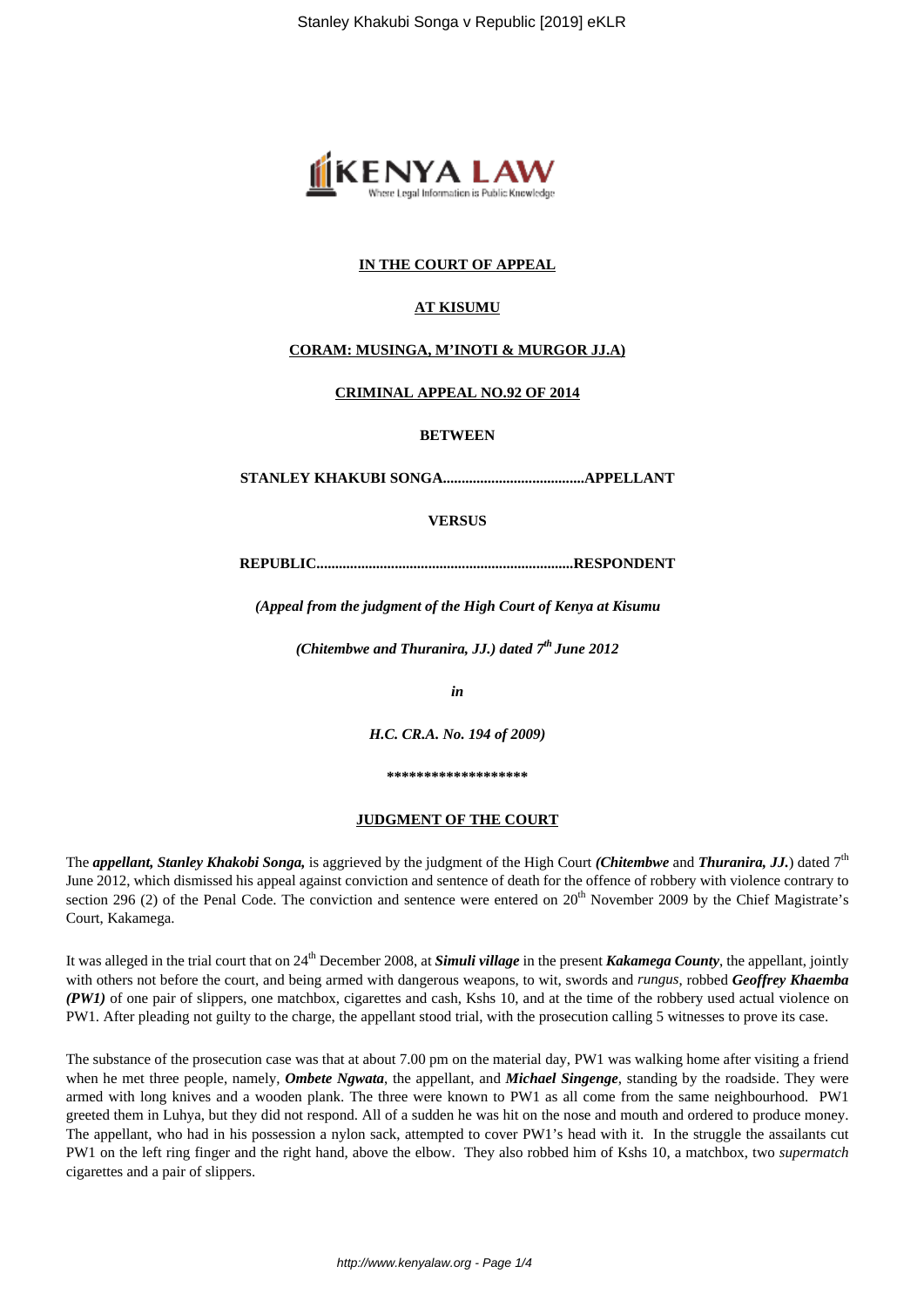PW1 struggled with the assailants and held firmly onto the appellant, screaming for help until members of the public came to his rescue, while the other two assailants managed to make their escape. Members of the public assisted PW1 to arrest the appellant and took him to *Kakamega police station* the same night. PW1 was treated at *Kakamega District Hospital*. The bloodstained clothes that he was wearing on the material day as well as the bloody sack that the appellant had were produced in evidence.

The evidence of *PW2, Richard Wanjovu Masinde* and *PW3, Stephen Wanjovu,* was that on the material day at about 7 pm, they were attracted by loud screams from the road and upon going to inquire what was happening, they found PW1 struggling with the appellant. Both the appellant and PW1 were their neighbours and were well known to them. PW1 was screaming and bleeding profusely from the nose and hand. They assisted PW1 to arrest the appellant and took him to Kakamega Police Station.

*PW4, Etiana Francis*, a clinical officer at Kakamega Provincial General Hospital, produced PW1's P3 form which showed that he had sustained a swelling on the head, a lean cut at the back of the head, swollen left upper zone of the chest, a cut wound on the right lower arm and an injury on the left ring finger. He was x-rayed and stitched up. The injuries were inflicted by a sharp object and were classified as harm.

When the appellant was put on his defence, he gave a sworn statement and stated that at about 7 pm on the material day he closed his business and proceeded home. On the way he encountered five members of a vigilante group who ordered him to accompany them to the chief's office. Instead they took him to the home of PW2 where they put him in a *Pajero* vehicle with PW1 and took him to Kakamega police station, where he was locked up and subsequently charged with an offence that he did not commit.

In this second appeal, the appellant, who was represented by M*r. Mauwa,* learned counsel, relied on the judgment of this Court in *George Omondi v. Republic [2005] eKLR* and submitted that the prosecution did not prove beyond reasonable doubt the ingredients of the offence of robbery with violence. He added that save for the complainant, none of the other witnesses testified to seeing the appellant in the company of other persons or being armed with any weapon, and that no weapon or stolen property was recovered from him. He dismissed the prosecution evidence as concocted because all the witnesses were members of the same family.

Next, learned counsel argued that the appellant was convicted on the evidence of only one witness without the trial court warning itself of the danger of relying on such evidence. This, he submitted was a fatal misdirection.

Learned counsel then theorized that the injuries sustained by PW1 could well have been the result of his struggle with the appellant and not necessarily inflicted in the course of a robbery. He added that PW1's property could also have been lost, not in a robbery, but in the course of the struggle between PW1 and the appellant. In his view, that was a plausible defence, which the trial and the first appellate courts ignored without any basis or justification.

Lastly, the appellant urged us to interfere with the sentence of death meted out to the appellant because the Supreme Court has since held the mandatory sentence of death for murder, which is the same case with robbery with violence, is unconstitutional.

*Mr. Ketoo* learned prosecuting counsel, opposed the appeal. He submitted that the ingredients of robbery with violence were proved beyond reasonable doubt. He contended that PW1, whose evidence was accepted by the two courts below, testified that the appellant was in the company of two other persons and that they were armed with long knives and wooden plank. He also submitted that the evidence of PW1 as well as the medical evidence proved that PW1 sustained injuries during the robbery.

On identification of the appellant, it was submitted that he was properly identified by PW1 through recognition and that indeed PW1 recognised all the three assailants whose names he gave out. Turning to the fact that the stolen property was not recovered, counsel urged that a conviction for robbery with violence can still be sustained if the trial court is satisfied, as it was in this case, that a robbery took place. Accordingly we were urged to dismiss the appeal, but on the question of sentence, the respondent left the issue to the determination of the Court.

We have carefully considered the record of appeal, the impugned judgment, the grounds of appeal and the submissions by learned counsel. Since this is a second appeal, by dint of *section 361* of the Criminal Procedure Code, our jurisdiction is limited to questions of law only. The approach of the Court in such an appeal was explained as follows in *Karani v. Republic [2010] 1 KLR 73:*

*"This is a second appeal. By dint of the provisions of section 361 of the Criminal Procedure Code, we are enjoined to consider only matters of law. We cannot interfere with the decision of the superior court on facts unless it is demonstrated that the trial*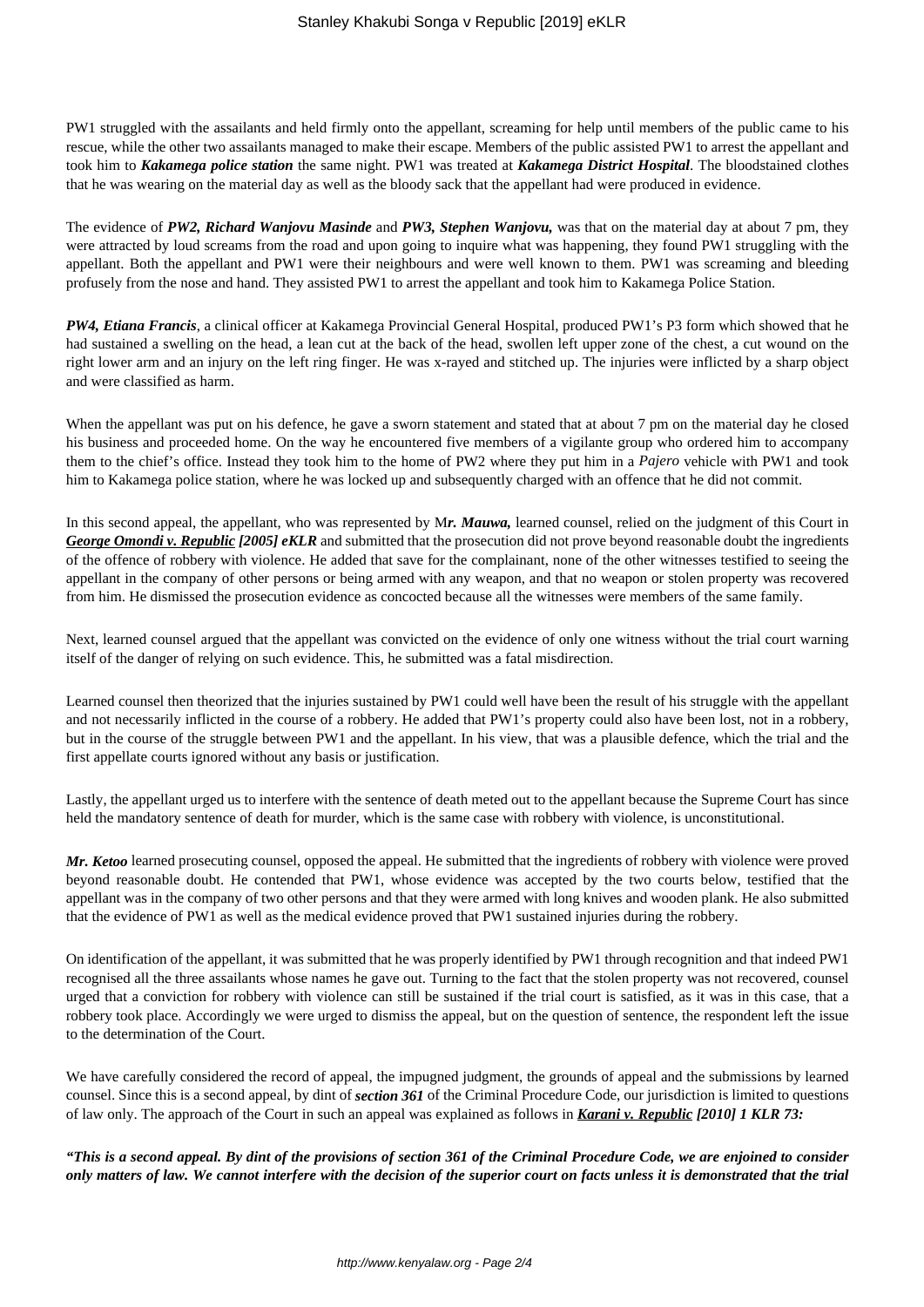### *court and the first appellate court considered matters they ought not to have considered or that they failed to consider matters they should have considered or that looking at the evidence as a whole they were plainly wrong in their decision, in which case such omission or commission would be treated as matters of law."*

In our estimation, this appeal raises there questions of law, namely whether the prosecution proved all or any of the ingredients of the offence of robbery with violence; whether the appellant was properly identified as a perpetrator of the robbery with violence; and whether we should interfere with the sentence of death that was imposed by the trial court and affirmed by the first appellate court.

On the first issue, it is trite that under section 296(2) of the Penal Code, the offence of robbery with violence can be proved by showing either that the offender was armed with a dangerous or offensive weapon; or that he was in the company of one or more other persons; or that immediately before or immediately after the time of the robbery he wounded, beat, struck or used any other violence on any person. (See *Johana Ndungu v. Republic, Cr. App. No. 116 of 1995*, *Oluoch v. Republic [1985] KLR 549* and *Ganzi & 2 Others v. Republic [2005] 1KLR 52).*

From the evidence, which the two courts below believed and accepted, during the robbery the appellant was in the company of two other persons whom PW1 identified as Ombete Ngwata and Michael Singenge. They were armed with long knives and a wooden plank and during the robbery they inflicted injuries on PW1, which were confirmed by medical evidence and classified as harm. Under *section 143*of the *Evidence Act*, unless specifically required by a provision of the law, which is not the case here, no particular number of witnesses is required to prove any fact. Accordingly, the fact of there having been more than one assailant and their being armed, could be proved by the evidence of PW1 alone if the trial court believed his evidence. As we have already stated, the question of credibility of witnesses is a matter of fact, which has been settled by the two courts below and with which we cannot interfere. Accordingly we do not find any merit in the first ground of appeal.

On the question of identification of the appellant, again with respect, the complaint is totally bereft of merit. Other than the evidence of PW1 that he recognised the appellant and his two accomplices as his neighbours whom he knew by name and spoke to during the robbery, the appellant was arrested at the scene of the robbery. He did not have the opportunity to escape and therefore create a doubt as to his identity. PW1 testified that after the robbery he held onto the appellant as he screamed for help, until PW2 and PW3 came to his rescue and assisted in arresting the appellant at the scene. These two witnesses confirmed that they found PW1, who was bleeding profusely, struggling with the appellant, who is from their neighbourhood. We are satisfied that no question of mistaken identification arises in the circumstances of this appeal.

The last ground relates to sentence. Upon conviction for robbery with violence, the trial court sentenced the appellant to death and the High Court subsequently affirmed that sentence. While sentencing the appellant to death, the trial court expressed itself as follows:

# *"Section 296(2) of the Penal Code provides for a mandatory death sentence, which I hereby pronounce. The accused is sentenced to death."*

On 14<sup>th</sup> December 2017, the Supreme Court has held in *Francis Karioko Muruatetu & Another v. Republic, SC Pet. No. 16 of* 2015 that the mandatory death sentence prescribed for the offence of murder by section 204 of the Penal Code is unconstitutional. The Court expressed itself in these terms:

*"Section 204 of the Penal Code deprives the Court of the use of judicial discretion in a matter of life and death. Such law can only be regarded as harsh, unjust and unfair. The mandatory nature deprives the Courts of their legitimate jurisdiction to exercise discretion not to impose the death sentence in an appropriate case. Where a Court listens to mitigating circumstances but has, nevertheless, to impose a set sentence, the sentence imposed fails to conform to the tenets of fair trial that accrue to accused persons under Article 25 of the Constitution; an absolute right."*

It cannot be gainsaid that *Francis Karioko Muruatetu & Another v. Republic* (supra) concerned the interpretation and application of section 204 of the Penal Code on the offence of murder. However it is equally true that section 296(2) of the Penal Code on robbery with violence proceeds on the same footing as section 204 of the Penal Code by prescribing a mandatory sentence of death for a person convicted of the offence of robbery with violence or attempted robbery with violence. In terms of legal principle, we are persuaded that there is no reason why the reasoning of the Supreme Court, which holds that the mandatory death sentence is unconstitutional, should not apply to the offence of robbery with violence, in respect of which the Penal Code prescribes a